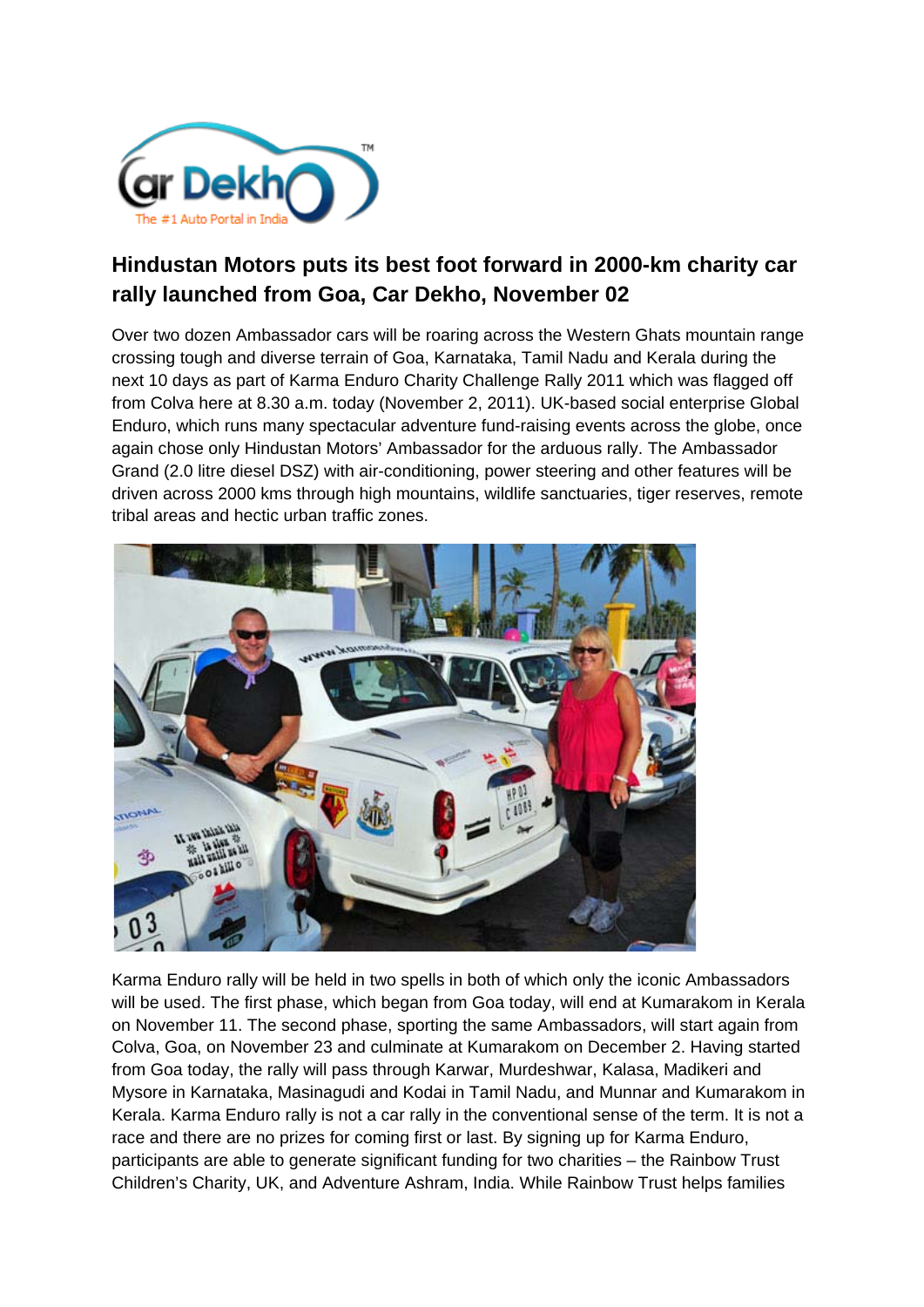that have a child with life threatening or terminal illness, Adventure Ashram helps the poorest of the poor people, on or near the routes Karma Enduro rally takes through South India, to achieve higher standards of living through better health and education.



This time, the 50+ participants, majority of whom are from the UK with a sprinkling from Italy, Germany, Ireland, Switzerland, Philippines and Australia, have so far raised Rs. 2 (two) crore to be split largely between the two charities. A similar amount is expected to be raised by November 23 when the second spell of the rally will be launched again from Goa with a new set of foreign participants. Last year, part of the funds raised by the rally participants was donated also to Unicef and Pain & Palliative Care, Kozhikode. In a statement issued on the launch of the Karma Enduro rally, Managing Director of Hindustan Motors Limited, Mr. Manoj Jha, observed, "The repeated selection of our Ambassador for the tough rally is a global endorsement of its reliability, sturdiness and suitability for all kinds of Indian roads and terrains. The roominess the car provides is unparalleled in its segment. Maintenance costs too are the lowest. I can say without hesitation that the iconic Ambassador understands India the best."

No wonder then that Patrick Head, who owns the renowned Formula One team Williams, participated in the charity rally last year (2010). Another wonder: though the participation fee is 3750 British Pounds per person, one of the participants chose to donate 70,000 (seventy thousand) pounds last year. Charity as fast as cars, indeed! Participants' views: "Formula One racing is as much about champagne spraying as it is about risking one's life. However, a charity car rally is all about giving people a better life," commented Alessandro Vigilante as he inspected India's iconic car Ambassador which he and his father will be driving for 10 days in the Karma Enduro Charity Rally 2011 which was launched from Colva, Goa today (November 2, 2011). The 37-year-old Alessandro is an Italian working as a telecom marketing executive in London. But age is no bar to wisdom. And that is what has prompted him and 50 other foreigners to participate in the first phase of Karma Enduro charity car rally which will witness only Ambassadors roaring across the toughest of terrains. Management